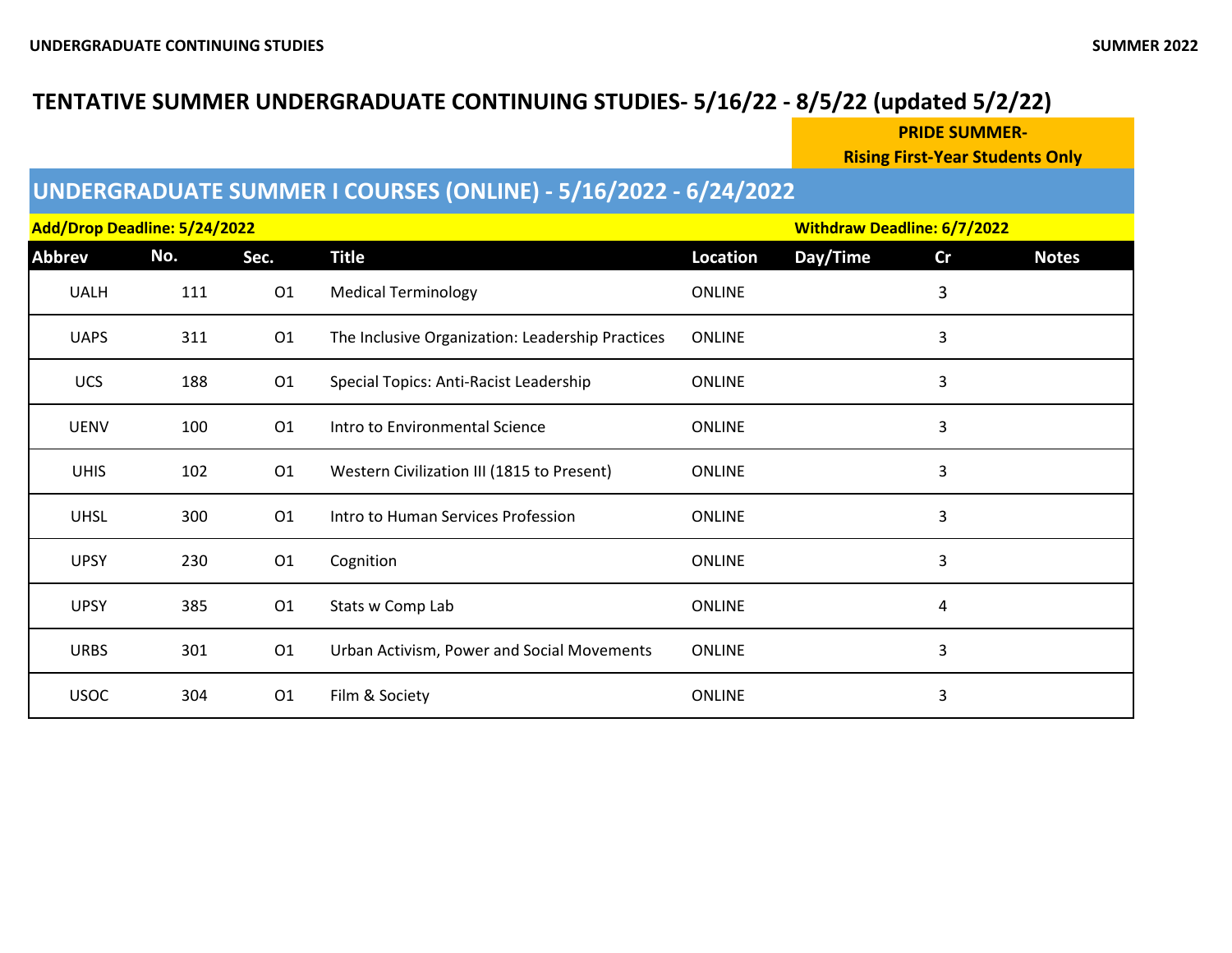## **UNDERGRADUATE SUMMER II COURSES (ONLINE) - 6/27/2022 - 8/5/2022**

| Add/Drop Deadline: 7/5/2022 |     |                   |                                                                        | <b>Withdraw Deadline: 7/19/2022</b> |                            |              |                                      |
|-----------------------------|-----|-------------------|------------------------------------------------------------------------|-------------------------------------|----------------------------|--------------|--------------------------------------|
| <b>Abbrev</b>               | No. | Sec.              | <b>Title</b>                                                           | <b>Location</b>                     | Day/Time                   | cr           | <b>Notes</b>                         |
| <b>UALH</b>                 | 115 | 01                | Intro to Patient Care                                                  | <b>ONLINE</b>                       |                            | $\mathbf{1}$ |                                      |
| <b>UANT</b>                 | 105 | 01                | <b>Cultural Diversity</b>                                              | <b>ONLINE</b>                       |                            | 3            |                                      |
| <b>UANT</b>                 | 105 | <b>O1PS</b>       | <b>Cultural Diversity</b>                                              | <b>ONLINE</b>                       |                            | 3            |                                      |
| <b>UAPS</b>                 | 321 | 01                | <b>Talent Management and Development</b>                               | <b>ONLINE</b>                       |                            | 3            |                                      |
| <b>UCOM</b>                 | 390 | O <sub>1</sub>    | <b>Organizational Communication</b>                                    | <b>ONLINE</b>                       |                            | 3            |                                      |
| <b>UCS</b>                  | 188 | 02                | Special Topics: Conquer the Color Line: Black<br>Women and Advertising | <b>ONLINE</b>                       |                            | 3            |                                      |
| <b>UENG</b>                 | 102 | 01                | Literature and Critical Thinking                                       | <b>ONLINE</b>                       |                            | 3            |                                      |
| <b>UHSL</b>                 | 301 | 01                | Human Services Administration                                          | <b>ONLINE</b>                       |                            | 3            |                                      |
| UIS                         | 101 | 01                | Intro to Personal Computers                                            | <b>ONLINE</b>                       | M W<br>5:00 - 7:30pm       | 3            |                                      |
| UIS                         | 105 | O <sub>1</sub>    | Intro to Computer Based Systems                                        | <b>ONLINE</b>                       | T TH<br>$5:00 - 7:30$ pm   | 3            |                                      |
| <b>UMAT</b>                 | 101 | O <sub>1</sub> PS | <b>Fund Mathematics</b>                                                | <b>ONLINE</b>                       | Tuesday<br>$4:00p - 5:15p$ | 3            |                                      |
| <b>UMAT</b>                 | 101 | O <sub>2</sub> PS | <b>Fund Mathematics</b>                                                | <b>ONLINE</b>                       | $6:00p - 8:00p$<br>Monday  | 3            |                                      |
| <b>UMAT</b>                 | 101 | O3PS              | <b>Fund Mathematics</b>                                                | <b>ONLINE</b>                       | Tuesday<br>$4:00p - 5:15p$ | 3            |                                      |
| <b>UMAT</b>                 | 120 | A                 | Precalculus                                                            | <b>SEATED</b>                       | 9:00a - 10:30a<br>M T W TH | 4            | Course dates:<br>$6/27/22 - 8/19/22$ |
| <b>UMAT</b>                 | 120 | <b>PS</b>         | Precalculus                                                            | <b>SEATED</b>                       | 9:00a - 10:30a<br>M T W TH | 4            | Course dates:<br>$6/27/22 - 8/19/22$ |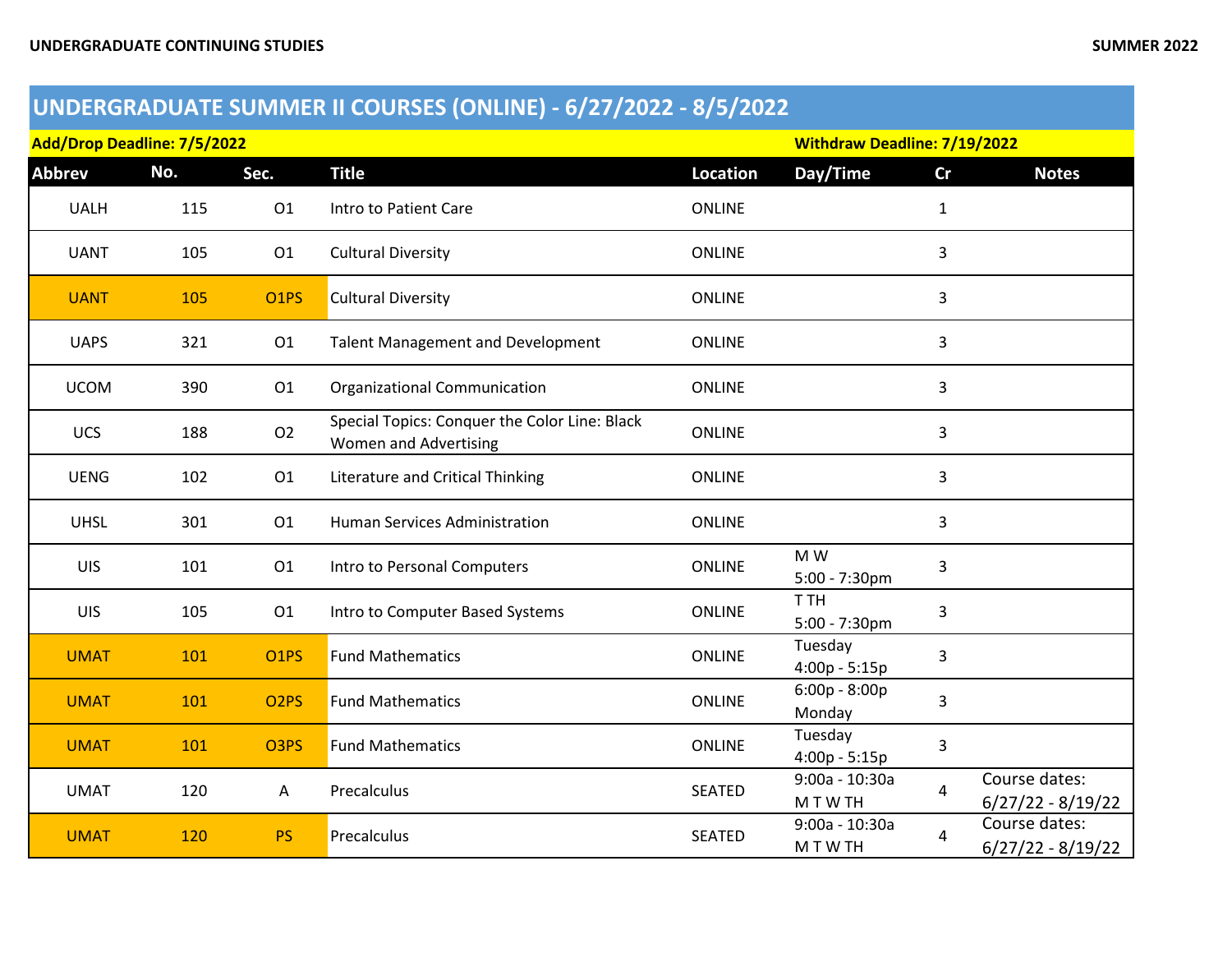#### **UNDERGRADUATE CONTINUING STUDIES SUMMER 2022**

| <b>UMAT</b> | 131 | $\mathsf{A}$      | Calculus with Review I                      | <b>SEATED</b> | $9:00a - 10:30a$<br>M T W TH | 4 | Course dates:<br>$6/27/22 - 8/19/22$ |
|-------------|-----|-------------------|---------------------------------------------|---------------|------------------------------|---|--------------------------------------|
| <b>UMAT</b> | 131 | <b>PS</b>         | Calculus with Review I                      | <b>SEATED</b> | $9:00a - 10:30a$<br>M T W TH | 4 | Course dates:<br>$6/27/22 - 8/19/22$ |
| <b>UPSY</b> | 203 | 01                | <b>Consumer Behavior</b>                    | <b>ONLINE</b> |                              | 3 |                                      |
| <b>UPSY</b> | 387 | 01                | Research Design for Psy                     | <b>ONLINE</b> |                              | 4 |                                      |
| <b>UPSY</b> | 105 | O <sub>1</sub> PS | Intro to Psychology                         | <b>ONLINE</b> |                              | 3 |                                      |
| <b>UPSY</b> | 105 | O <sub>2</sub> PS | Intro to Psychology                         | <b>ONLINE</b> |                              | 3 |                                      |
| <b>UPSY</b> | 499 | 02                | Psychology Independent Study                | <b>ONLINE</b> |                              | 1 |                                      |
| <b>UPWR</b> | 100 | 01                | <b>Fundamentals of Professional Writing</b> | <b>ONLINE</b> |                              | 3 |                                      |
| <b>UPWR</b> | 215 | 01                | <b>Effective Communication</b>              | <b>ONLINE</b> |                              | 3 |                                      |

# **UNDERGRADUATE FULL SUMMER COURSES (ONLINE) - 5/16/2022 - 8/5/2022**

| Add/Drop Deadline: 5/24/2022 |     |                |                                                  |               | <b>Withdraw Deadline: 7/5/2022</b> |    |              |
|------------------------------|-----|----------------|--------------------------------------------------|---------------|------------------------------------|----|--------------|
| Abbrev                       | No. | Sec.           | <b>Title</b>                                     | Location      | Day/Time                           | cr | <b>Notes</b> |
| <b>UALH</b>                  | 390 | O <sub>1</sub> | <b>Statistics for the Healthcare Professions</b> | <b>ONLINE</b> |                                    | 3  |              |
| <b>UALH</b>                  | 444 | 01             | Intro to Genetics                                | <b>ONLINE</b> |                                    | 3  |              |
| <b>UAPS</b>                  | 355 | 01             | <b>Supervising Staff</b>                         | <b>ONLINE</b> |                                    | 3  |              |
| <b>UASC</b>                  | 401 | 01             | Values Seminar in Extended Learning (W)          | <b>ONLINE</b> |                                    | 3  |              |